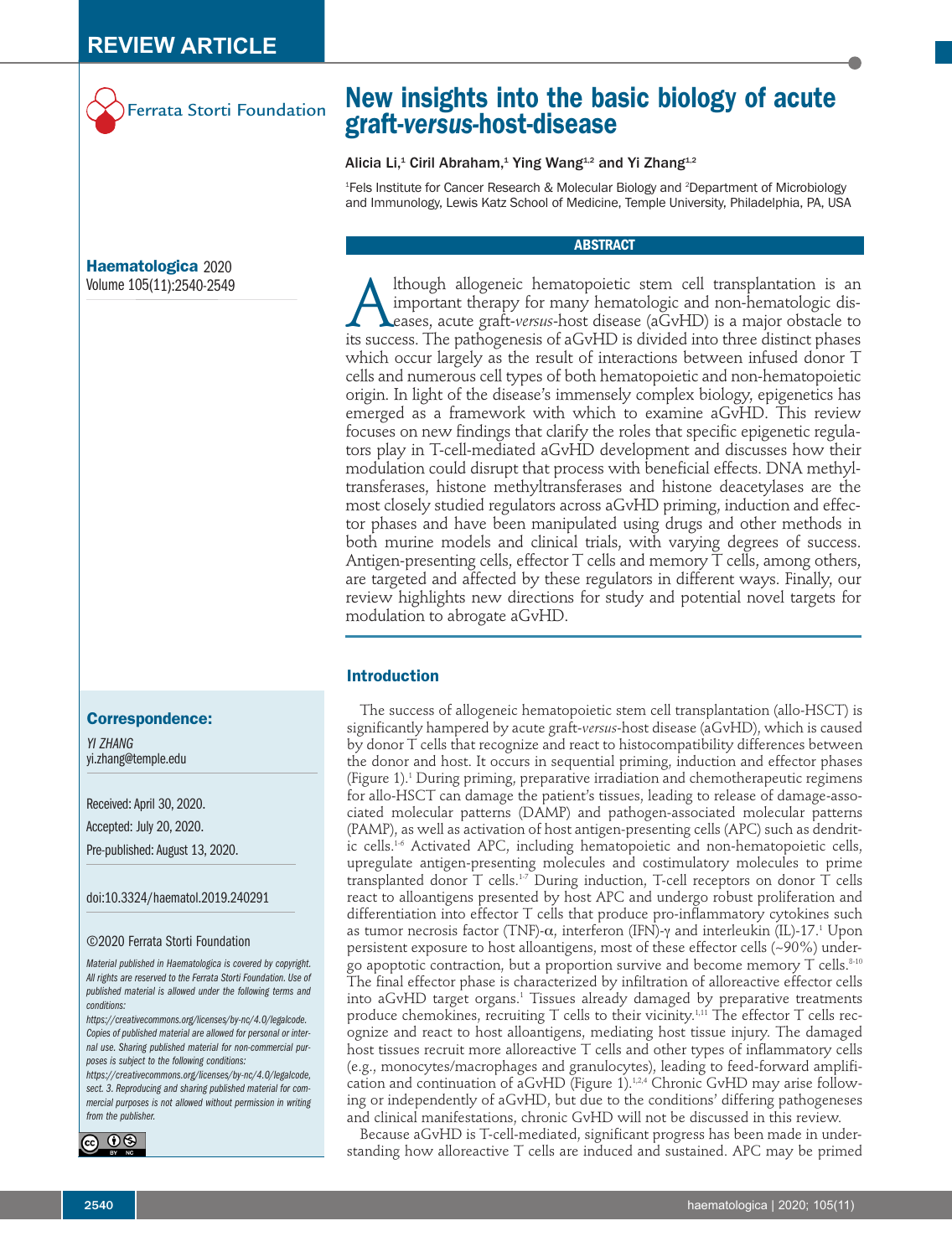

Figure 1. Role of epigenetic regulators in the development of acute graft-*versus*-host-disease. Acute graft-versus-host disease (aGvHD) develops through three sequential phases: priming, induction and effector. In some cases, following prophylactic treatment and conditioning, the integrity of the intestinal epithelium becomes compromised and leads to the release of damage-associated molecular patterns (DAMP) and pathogen-associated molecular patterns (PAMP). These molecules result in the activation of hematopoietic and non-hematopoietic antigen-presenting cells (APC). Subsequent APC interactions lead to the activation, differentiation and proliferation of T cells. The different subsets of T cells play numerous roles in the pathogenesis of aGvHD. Th1, Th2, Th17, and the cytotoxic T cells interact with target organs to promote tissue damage. In the intestines, intestinal stem cells are notably damaged, impairing tissue regeneration capabilities, contributing to the feed-forward cascade of aGvHD. Epigenetic regulators play a role in each of the three phases allowing for the possibility of therapeutic interventions. HDAC: histone deacetylase; IL: interleukin; DLL: delta-like; IFN: interferon; TNF: tumor necrosis factor; DNMT: DNA methyltransferases

to produce special cytokines (e.g., IL-12, IL-23) and Notch ligands (e.g., Delta-like 1 and  $\overline{4}$ ; DLL1 and DLL4) which instruct antigen-activated T cells to differentiate into distinct lineages of GvHD-mediating effector T cells.<sup>5,12-15</sup> Other groups have reviewed these topics elegantly, so we focus on a related area of investigation: understanding how extracellular stimuli are converted to gene programs that promote or abrogate alloreactive T-cell development and responses, and leveraging them to reduce aGvHD.

Epigenetic modifications are one such mechanism. Epigenetics refers to heritable molecular determinants of phenotype that are independent of DNA sequence. Major contributors include DNA methylation on cytosine nucleotides, histone modification and chromatin structure. Proteins governing these modifications have loosely been termed epigenetic regulators.<sup>16</sup> This review will discuss advances in our understanding of epigenetic regulation, either by direct effects or *via* interactions with other molecules, of alloreactive T-cell responses and these responses' roles in aGvHD; we identify the roles that specific regulators play and interventions targeting these reg-

ulators for aGvHD prevention and treatment (Table 1). We also acknowledge the contributions of non-hematopoietic cells to the development of aGvHD, whether *via* their own function or their impact on T cells.

# **Epigenetic effects on and sensitization of antigen-presenting cells**

To allow for proper engraftment, allo-HSCT patients may undergo conditioning regimens before donor T cells are infused. Consequently, DAMP from injured cells, PAMP from gut bacteria and pro-inflammatory cytokines are released, priming  $APC<sup>1</sup>$  In the setting of murine allo-HSCT, non-hematopoietic APC, alongside professional hematopoietic APC, are also known to prime alloreactive T cells.2,6,17 Upon activation following tissue damage, APC upregulate major histocompatibility complex class II and costimulatory molecules (e.g., CD40, CD80, CD86) and secrete cytokines (e.g., IL-4, IL-12, IL-23, DLL1, DLL4),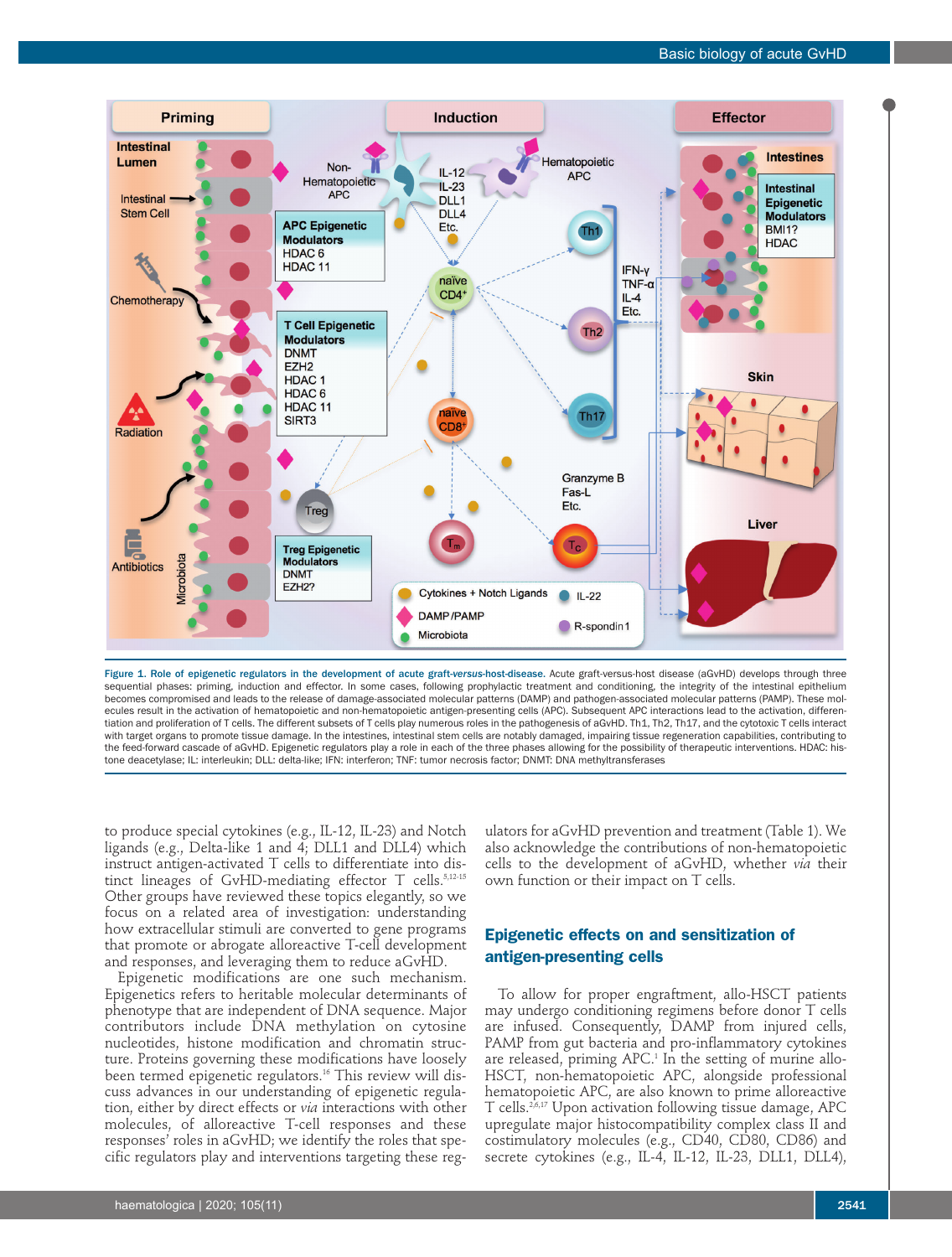| <b>Enzyme</b>     | <b>Cells</b>                    | <b>Key findings</b>                                                                                                                                                                                                                                                 |
|-------------------|---------------------------------|---------------------------------------------------------------------------------------------------------------------------------------------------------------------------------------------------------------------------------------------------------------------|
| EZH <sub>2</sub>  | $CD8+/CD4+T$ cells              | <i>Ezh2</i> KO impairs proliferation, differentiation and expansion; it reduces aGvHD but preserves<br>GvL. <sup>28</sup> Ezh2 inhibition with DZNep inhibits ongoing GvHD but preserves the GvL effect. <sup>30</sup>                                              |
|                   | $CD8*/CD4$ <sup>+</sup> T cells | Administration of the EZH2 inhibitor GSK126, which specifically reduces H3K27me3<br>without affecting the protein, failed to prevent aGvHD in mice. In contrast, targeting<br>T-cell EZH2 protein by inhibiting HSP90 reduced aGvHD in mice undergoing allo-HSCT.33 |
|                   | $CD8+$ T cells                  | EZH2 controls CD8+ T memory precursor formation and antitumor activity. <sup>32</sup>                                                                                                                                                                               |
| <b>DNMT</b>       | $CD8+/CD4+T$ cells              | Inhibition impairs activation, expansion, and secretion of cytokines. <sup>43</sup>                                                                                                                                                                                 |
|                   | Treg                            | Inhibition by Aza increased Treg frequency through hypomethylation of $F\alpha x p3.^{a, a, \sigma}$                                                                                                                                                                |
| HDAC (Pan)        | $CD8*/CD4$ <sup>+</sup> T cells | Pan-inhibition using SAHA results in reduced proliferative and cytotoxic activity of<br>anti-CD3 activated T cells. <sup>34</sup>                                                                                                                                   |
| HDAC <sub>6</sub> | $CD8+$ T cells                  | Inhibition of HDAC6 impairs CD8+ T-cell proliferation and function in a GvHD-like model. <sup>38</sup>                                                                                                                                                              |
| HDAC11            | $CD8*/CD4$ <sup>+</sup> T cells | KO of <i>Hdac11</i> increased T-cell proliferation rates and effector function resulting in<br>more rapid and potent aGvHD. <sup>36</sup>                                                                                                                           |
| SIRT3             | $CD8*/CD4$ <sup>+</sup> T cells | Loss of Sirt3 results in decreased aGvHD severity due to decreased activation and<br>production of ROS while maintaining GvT. <sup>40</sup>                                                                                                                         |
| HDAC (Pan)        | <b>APC</b>                      | Pan-inhibition of HDAC with SAHA reduced aGvHD, resulting in a drastic decrease in<br>pro-inflammatory cytokine expression and induced high level expression of IDO to suppress<br>alloreactive $T$ cells. <sup>20, 23</sup>                                        |
| HDAC (Pan)        | <b>IEC</b>                      | Butyrate treatment reduced GvHD severity, improved IEC junction integrity and reduced<br>IEC apoptosis. In addition, the decrease in H4 acetylation, butyrate transporter and receptor<br>levels due to allo-HSCT inflammation were reversed. <sup>90</sup>         |

Table 1. Preclinical studies of acute graft-*versus-*host disease investigating epigenetic mechanisms.

EZH2: enhancer of zeste homolog 2; KO: knockout; aGvHD: acute graft-*versus-*host-disease; GvL:graft*-versus*-leukemia; H3K27me3: histone 3 lysine 27 trimethylation; HSP90: heat shock protein 90; allo-HSCT: allogeneic hematopoietic stem cell transplantation; DNMT: DNA methyltransferases; Treg: regulatory T cell; Aza: 5-azacytidine; HDAC: histone deacetylase; SAHA: suberoylanilide hydroxamic acid; ROS: reactive oxygen species; GvT: graft-*versus*-tumor; IDO: indoleanime-2,3-deoxygenase; APC: antigen-presenting cell; IEC: intestinal epithelial cell; H4: histone 4

shaping T-cell responses.5,12-15 Immunosuppressive molecules such as IL-10, indoleamine-2,3-dioxygenase (IDO) and programmed death ligand 1 (PD-L1) may be upregulated to repress alloreactive T-cell responses, shifting them to become tolerogenic.18-21 Epigenetic regulators convert these signals into the aforementioned markers and molecules.

# **Histone deacetylases' multiple functions in the**

**sensitization of hematopoietic antigen-presenting cells** Two classes of enzyme regulate histone acetylation status: histone acetyltransferases (HAT) and histone deacetylases (HDAC). HAT acetylate histone lysine substrates and open compacted chromatin, allowing transcription factors to access DNA.<sup>22</sup> HDAC decrease histone lysine tail acetylation, repressing gene transcription.<sup>16</sup> Epigenetic studies of hematopoietic APC sensitization have primarily focused on the impact of HDAC (Figure 1).

One of the first studies anchoring epigenetics to aGvHD, helmed by Reddy and colleagues, brought to light the role of histone acetylation in aGvHD.<sup>23</sup> HDAC are important for APC production of pro-inflammatory cytokines and immunosuppressive molecules.20,23 Preclinical studies have shown that *in vivo* administration of the pan-HDAC inhibitor suberoylanilide hydroxamic acid (SAHA) reduced aGvHD.<sup>23</sup> SAHA treatment did not impair T-cell responses to host antigens, but significantly decreased the production of inflammatory cytokines, TNF- $\alpha$ , IL-1 and IFN- $\gamma$ , by APC. Subsequent studies confirmed that treatment with SAHA resulted in a marked decrease in pro-inflammatory cytokines (e.g., TNF- $\alpha$ , IL-

12, IL-6) in APC, which are important in promoting alloreactive T-cell responses.<sup>20</sup> SAHA inhibited IL-6 production in dendritic cells stimulated by variable toll-like receptor (TLR) agonists (e.g., TLR2, TLR3, TLR4 and TLR9). In lipopolysaccharide-stimulated dendritic cells, SAHA treatment induced high-level expression of IDO to suppress alloreactive T-cell responses.<sup>2</sup>

Villagra *et al.* highlighted the importance of HDAC11 in repressing the negative regulation that murine APC exerted on T-cell responses.18 Using chromatin immunoprecipitation, researchers determined that upon overexpression of HDAC11 in APC, there was decreased acetylation of histone 4 (H4) at the distal *Il10* promoter. This was associated with decreased IL-10 transcription upon lipopolysaccharide stimulation. In contrast, HDAC11 knockdown using shRNA had the opposite effect, resulting in the induction of IL-10 expression. Accordingly, silencing HDAC11 expression in APC impaired antigenspecific T-cell responses, whereas overexpression of HDAC11 in APC caused tolerant CD4+ T cells to transition to an immunogenic phenotype.<sup>18</sup>

HDAC6 is a positive regulator of tolerogenic APC. Normally, HDAC6 forms a complex with signal transducer and activator of transcription (STAT) 3 that is recruited to the *Il10* promoter. Silencing HDAC6 resulted in decreased STAT3 phosphorylation and reduced IL-10 production.19 The opposing effects of HDAC11 and HDAC6 in regulating IL-10, a cytokine that can tip the balance between reactivity and tolerance in dendritic cells,<sup>18,19</sup> underline the importance of understanding how individual HDAC regulate APC function. More specific HDAC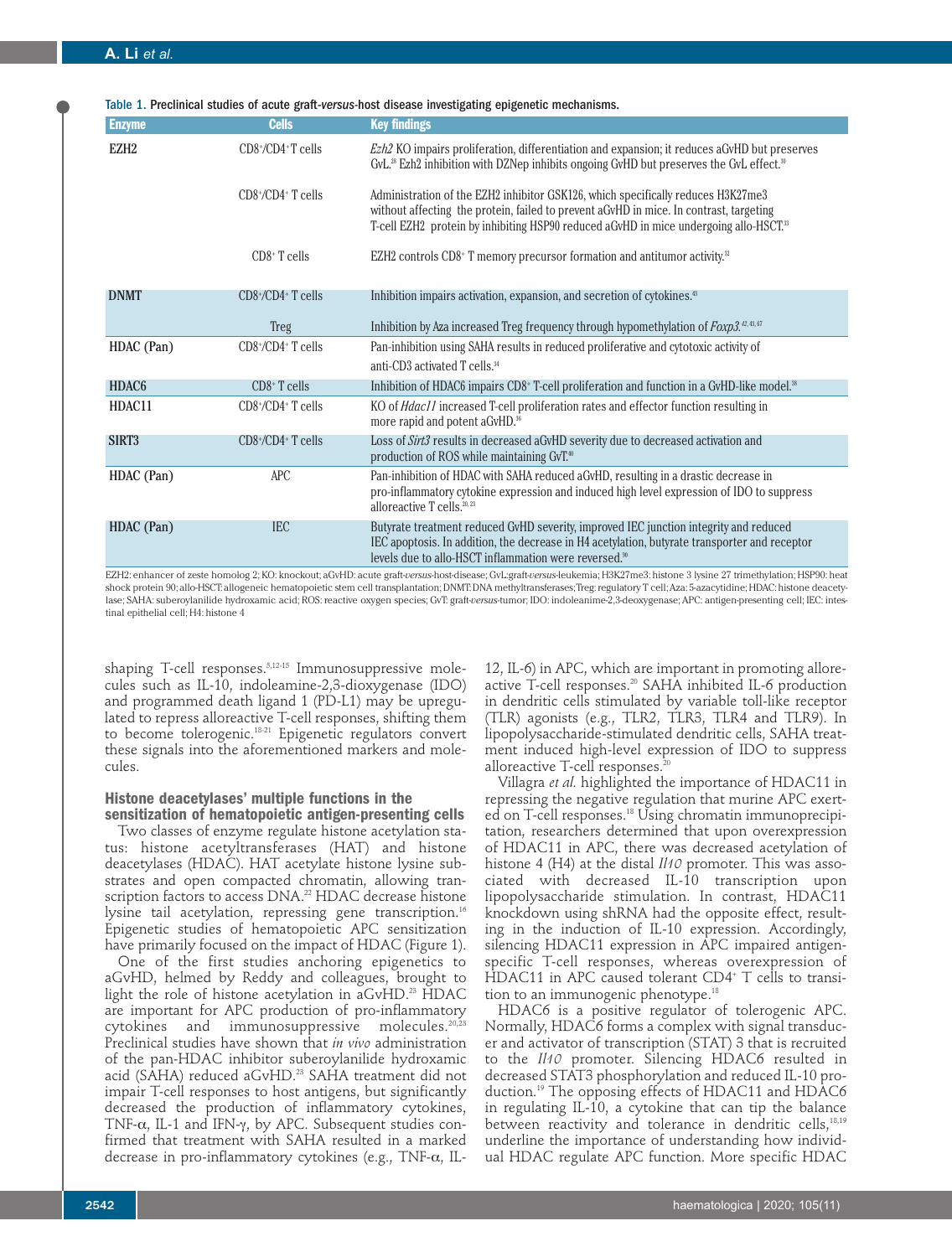inhibitors, rather than pan-HDAC inhibitors, may be appropriate targets for further study.

#### **Sensitization of non-hematopoietic cells**

Emerging evidence indicates the importance of nonhematopoietic cells in aGvHD.17 Koyama *et al.* demonstrated that antigen presentation from non-hematopoietic cells could induce lethal aGvHD independently of T-cell interactions with hematopoietic APC.<sup>2</sup> Microbiota in the gastrointestinal tract can secrete IL-12 to induce major histocompatibility complex class II upregulation on intestinal epithelial cells (IEC), initiating lethal aGvHD.<sup>6</sup> In addition, fibroblastic stromal cells in the lymph nodes have been shown to drive aGvHD through the presentation of Delta-like Notch ligands, DLL1 and DLL4 specifically.5 Inhibition of the Notch ligands and receptors conferred protection against GvHD in murine models.<sup>5</sup> However, we have a limited understanding of the epigenetic effects these non-hematopoietic cells have on aGvHD. In the light of these striking findings, this represents an important avenue for future investigation.

# **Epigenetic control of alloreactive T cells**

Upon encountering allogeneic host APC, infused donor T cells are activated and undergo robust proliferation and differentiation into effector  $T$  cells (Figure 1), which include IFN-γ-producing CD4+ Th1 cells, IL-4-producing CD4+ Th2 cells, IL-17-producing CD4+ Th17 cells and cytotoxic CD8<sup>+</sup> T cells.<sup>1</sup> Effector T cells mediate tissue injury during aGvHD. Alloantigen-sensitized donor T cells can also become memory T cells that mediate persistent host tissue injury. Over the past two decades, much research has been undertaken to understand the molecular mechanisms that control the generation and maintenance of alloreactive effector and memory T cells during the induction phase of aGvHD.

# **Epigenetic programming of effector T-cell responses**  *EZH2*

Enhancer of zeste homolog 2 (EZH2) is a histone methyltransferase that catalyzes histone 3 lysine 27 trimethylation (H3K27me3), which primarily silences genes, $^{24}$  and is a core component of the polycomb repressive complex-2 (PRC2).<sup>24</sup> Evidence suggests that EZH2 is involved in Th1 and Th2 polarization $^{25}$  as well as the proliferation and differentiation of hematopoietic stem cells.<sup>26</sup> EZH2 is also involved in cancer development and progression,<sup>24</sup> which has stimulated efforts to develop methods of inhibiting the enzyme.

EZH2 plays an essential role in T-cell immune responses. Studies by our group<sup>27-30</sup> and others<sup>31</sup> have demonstrated the functional relevance of EZH2 in regulating antigendriven T-cell responses. Using experimental murine models, we discovered EZH2's role in regulating allogeneic Tcell proliferation, differentiation and function.27,28 Conditional loss of *Ezh2* in donor T cells inhibited aGvHD in mice. Although EZH2-deficient T cells could be activated and underwent initial proliferation, their ability to undergo continual proliferation and expansion became defective during the later stage of aGvHD induction.<sup>28</sup> Unexpectedly, as a gene silencer, EZH2 was required to promote the expression of transcription factors T-bet and STAT4, which are critical for effector differentiation.<sup>27</sup>

scription factor expression and function depends on the differentiation stage of antigen-driven T cells.32 *Ezh2* knockout in T cells impaired their differentiation into IFNγ-producing effector cells.28 However, *Ezh2* ablation, EZH2 protein inhibition and EZH2 protein destabilization all did not affect graft-*versus*-leukemia activity, leading to improved overall survival in recipients. $^{28,30,33}$  Thus, targeting EZH2 may represent an effective therapeutic strategy for aGvHD prevention and treatment.

Subsequent studies revealed that EZH2 regulation of tran-

# *HDAC1, HDAC6 and HDAC11*

HDAC are important for regulating the proliferative and cytotoxic capabilities of activated T cells. Pharmacological inhibition of HDAC by SAHA has been shown to suppress T-cell-receptor-mediated T-cell proliferation through the induction of apoptosis.34 *Hdac1* knockout in a murine allergic asthma model showed a significant increase in airway inflammation and Th2 cytokine production.35 Upon *Hdac1* deletion, *in vitro* studies noted an enhanced induction of Th1 and Th2 cells.<sup>35</sup> Thus, HDAC1 plays a negative regulatory role for the functions of Th1 and Th2 subsets.

In T cells, HDAC11 may suppress the graft-*versus*-host reaction. *Hdac11* knockout resulted in increased T-cell proliferation and release of pro-inflammatory cytokines associated with upregulation of eomesodermin (EOMES) and T-bet which are important in effector differentiation.<sup>36</sup> Indeed, decreased expression of HDAC11 exacerbated aGvHD in mice.<sup>36</sup>

HDAC6 can deacetylate non-histone proteins such as heat shock protein 90 (HSP90).<sup>37</sup> Acetylation disrupts HSP90's chaperone function and inhibits LCK phosphorylation.<sup>38</sup> In a GvHD-like model involving OT-I T-cell transplants to K14-mnOVA mice, control mice developed mucosal and skin lesions, while inhibition of HDAC6 using a specific inhibitor, ACY-1215, prevented similar lesions from forming for 14 days after transplantation. This protective effect was accompanied by dramatically decreased production of CD8<sup>+</sup> effector T cells that secreted high levels of IL-2 and IFN-γ. <sup>38</sup> Further studies of these HDAC should be conducted in GvHD models to definitively validate their roles in driving or mitigating aGvHD.

#### *SIRT3*

SIRT3 is a mitochondrial HDAC that regulates metabolic enzyme acetylation.<sup>39</sup> SIRT3 is expressed in metabolically stressed cells such as alloreactive  $T$  cells.<sup>40</sup> Loss of SIRT3 in donor T cells led to decreased GvHD severity in mice. The protective effect associated with *Sirt3* deletion was associated with a reduction in reactive oxygen species and decreased activation and expression of chemokine receptor CXCR3.40

# *DNMT*

Because DNA methyltransferases (DNMT) – DNMT1, DNMT3A, DNMT3B and DNMT3L – can enact global transcription suppression, they have been widely studied in the context of immunity. DNMT1 is the principal enzyme that maintains methylation across DNA replication.41 DNMT3A and DNMT3B contribute to methylation maintenance and are also responsible for *de novo* DNA methylation.41 DNMT inhibitors such as 5-azacytidine (Aza) have been shown to impair T-cell activation, expansion and cytokine release early in culture *via* downregula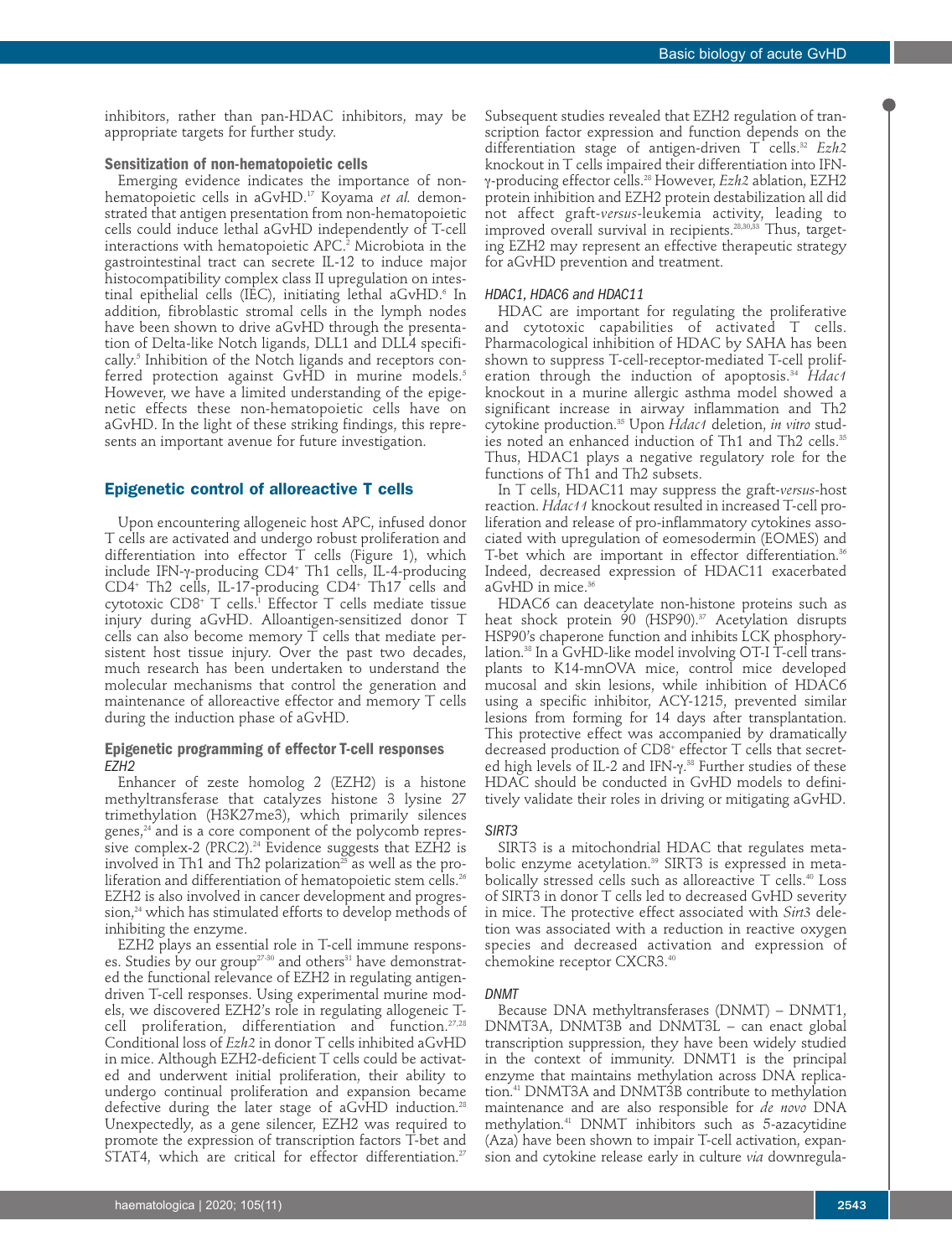tion of cell cycle- and cytokine-related genes.<sup>42</sup> Sánchez-Abarca *et al.* treated mice undergoing allo-HSCT with Aza and found that early treatment prevented aGvHD development without increasing regulatory T cells (Treg); researchers speculated that this was likely due to Aza inhibition of T-cell expansion, which had been demonstrated *in vitro*. <sup>42</sup> In a humanized murine allo-HSCT, xenogeneic GvHD model, Aza treatment was also noted to decrease the frequency of IFN-γ-secreting CD4+ human T cells and granzyme B- and perforin 1-secreting CD8+ human T cells *in vivo*. <sup>43</sup> Using *Dnmt3a* conditional knockout mice, a recent study by Youngblood *et al.* revealed the importance of DNMT3A in the regulation of T-cell exhaustion.<sup>44</sup> Moving forward, similar genetic approaches will be useful in understanding the precise mechanisms of the effect of DNMT inhibition on aGvHD.

**Epigenetic programming of alloreactive memory T cells** A hallmark of aGvHD is cytopathic injury mediated by persistent alloreactive effector T cells, which can occur within weeks and persist for years after transplantation.<sup>1,7-9,29</sup> Data from our<sup>8,9,29</sup> studies suggest that memory T cells that develop during aGvHD sustain alloreactive effector cells.8,9,29 These alloantigen-sensitized memory T cells differ from naturally-occurring T cells because the ability of memory T cells to mediate aGvHD is limited by their T-cell receptor repertoires.<sup>45</sup> Memory T cells are generated during the primary immune response from proliferating  $T$  cells upon APC activation.<sup>46</sup> After reencountering antigens, they undergo rapid and robust proliferation and elaboration of effector function. They have stem cell-like self-renewal properties, are distinguishable from both naïve and effector T cells and are resistant to existing immunosuppressive agents.47,48 In fact, whether or not their resilience contributes to the low response rates to current aGvHD therapies  $(\sim 40\%)$  is the subject of ongoing debate.<sup>1,7-9</sup>

# *EZH2*

EZH2 is required for the development of memory precursors early after antigenic priming, for the maturation of memory T cells and for the recall response of mature memory T cells.<sup>32</sup> EZH2 deficiency in activated CD8<sup>+</sup> T cells caused significant skewing toward central memory precursors and drastically increased the relative proportion of terminally differentiated effector cells that were unable to contribute to further expansion.<sup>32</sup> EZH2 repressed the expression of Blimp-1, ID2 and EOMES, which promote effector differentiation, and promoted and sustained expression of ID3, a gatekeeper critical for memory formation and survival.32 Given EZH2's crucial roles in the regulation of alloreactive T cells, EZH2-mediated memory formation may be responsible for the generation and maintenance of alloreactive memory T cells during aGvHD.

# *Other regulators*

Histone methyltransferase SUV39H1 may play a role in repressing memory genes. Upon infection with *Listeria monocytogenes*, SUV39H1-defective CD8+ T cells demonstrated enhanced "long-term memory reprogramming," allowing them to persist in mice.<sup>49</sup> The Mixed-Lineage Leukemia gene encodes histone lysine methyltransferase 2A and may be a regulator of memory Th2 cells.<sup>50</sup> Protein arginine methyltransferase 5 (PRMT5) has also been

implicated as a supporter of memory T-cell reactivation; its inhibition suppressed memory Th1 responses in experimental autoimmune encephalitis.<sup>51</sup> We anticipate continued studies of these epigenetic regulators that consider their relevance to aGvHD.

# **Epigenetic regulation of regulatory T cells**

Treg with CD4+ CD25+ FOXP3+ phenotype can suppress immune responses *via* cytokine- and contact-dependent mechanisms.1,52 Stable Forkhead box P3 (FOXP3) expression has been considered a critical determinant of Treg identity and activity, but some suggest this characterization may be incomplete, pointing to the importance of independent epigenetic alterations.53 Natural Treg (nTreg) and induced Tregs (iTreg) are the most closelystudied Treg subsets in aGvHD; nTreg develop within the thymus while iTreg arise from activated CD4+ T cells in the periphery.54 Because they can repress T-cell proliferation and survival, Treg have been established as an important cell population in reducing aGvHD.<sup>55,56</sup> Indeed, infusion of nTreg into allo-HSCT mice abrogated aGvHD lethality, $57$  and iTreg have been shown to suppress aGvHD in allogeneic models.58,59 While nTreg use has achieved preliminarily promising results in clinical trials,<sup>56</sup> the potential of iTreg is less clear. Each has disadvantages; there are few nTreg in the peripheral blood and their use requires *ex vivo* expansion.<sup>60</sup> On the other hand, iTreg, with unstable FOXP3 expression, are often unable to maintain a suppressive phenotype. $61-63$ 

#### *DNMT*

Researchers have attempted to stabilize FOXP3 expression by maintaining demethylation of the *Foxp3* locus.64,65 As DNMT are involved in maintaining methylation, they are thought to contribute to Foxp3 suppression. Indeed, without demethylation of a CpG island in the *Foxp3* locus, cells' FOXP3 expression and suppressive ability are limited.<sup>66</sup> The use of DNMT inhibitors to sustain Treg stability and abrogate aGvHD has achieved some success.

Choi *et al.* showed that treatment with the DNMT inhibitors decitabine and Aza induced Treg from  $CD4$ <sup>+</sup> $CD25$  cells.<sup> $57$ </sup> Transplantation of decitabine- and Aza-treated cells into mice undergoing allo-HSCT reduced clinical aGvHD and improved survival.<sup>67</sup> Directly treating mice with Aza after allo-HSCT resulted in similar effects. Interestingly, these suppressive effects of iTreg were found to be maintained even in *Foxp3* knockout cells, suggesting that their anti-GvHD activity may be downstream or independent of FOXP3 expression.<sup>67</sup> In a humanized murine allo-HSCT, xenogeneic GvHD model, *in vivo* Aza treatment was associated with longer survival and lower xenogeneic GvHD scores.<sup>43</sup> Researchers suggested that Aza treatment induced Il2 promoter hypomethylation, leading to increased IL-2 expression and augmented Treg proliferation.<sup>43</sup>

#### *EZH2*

EZH2 is known to co-localize with  $FOXP3^{68}$  and has also been implicated in the maintenance of Treg identity after activation.<sup>69</sup> Tumes *et al.* noted that iTreg differentiation is impaired without EZH2.31 Ablation of *Ezh2* led to autoimmunity associated with a faulty FOXP3-depen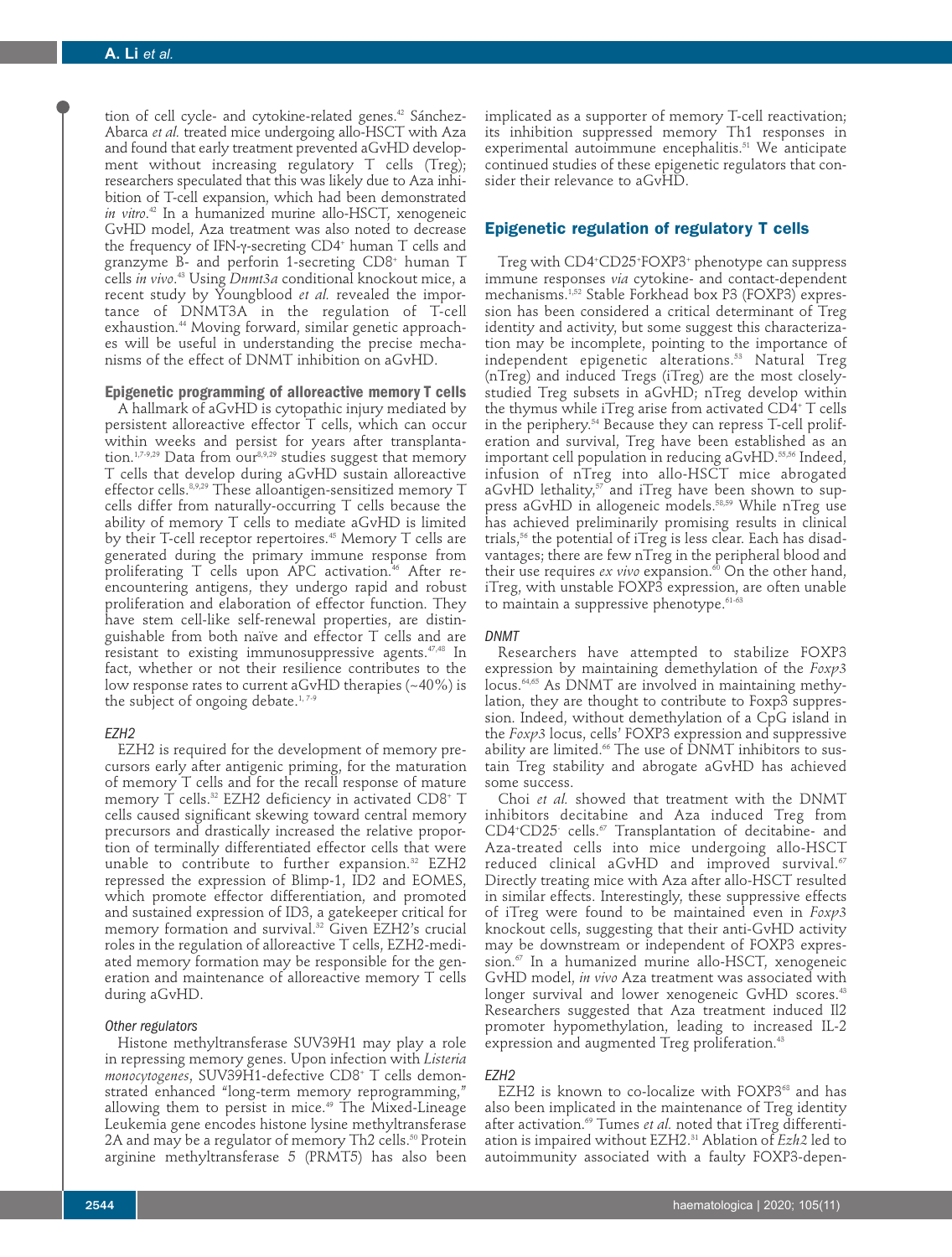dent gene expression program in activated Treg.<sup>69</sup> *Ezh*2 deletion in *in vivo* murine Treg reprogrammed them to express an effector phenotype that could potentially be unfavorable for aGvHD.70 *In vitro* pharmacological EZH2 inhibition also impaired iTreg differentiation, resulting in a significantly decreased frequency of iTreg.<sup>70</sup> Human iTreg treated with the same inhibitor were unable to maintain suppressive activity.<sup>70</sup> However, since inhibition of EZH2 potently suppressed persistence and expansion of effector T cells, the impact of pharmacological inhibition of EZH2 on Treg is likely context-dependent.

#### *HDAC*

Akimova *et al.* established that human Treg express a unique combination of HDAC compared to effector T cells, and that treatment with several different HDAC inhibitors augmented the suppressive function of Treg *in vitro*. <sup>71</sup> Specific HDAC have been implicated in modulating Treg function, including HDAC3 (for both nTreg and  $i$ Treg), $72$  HDAC9 and HDAC6. Inhibition of HDAC9 had a positive effect on FOXP3 expression and nTreg generation.73 Deletion of *Hdac6* or *Sirt1* resulted in similar increases in FOXP3 expression and augmented nTreg function.74 Interestingly, combined pharmacological inhibition of HDAC6 and SIRT1 had a synergistic effect on increasing nTreg function *in vivo* in mice. It is likely that the two enzymes share mechanisms in their effect *via* the deacetylation of FOXP3.<sup>74</sup> However, because these studies were not conducted in the context of GvHD, their results should be taken as an indication for GvHD study in the future.

In the gut, butyrate and other short-chain fatty acids (SCFA) produced by commensal bacteria may also assist with the induction and maintenance of Treg in the periphery.75,76 Possessing more Lachnospiraceae- and Ruminococcaceae-family bacteria, which belong to the class *Clostridia*, was correlated with greater H3 acetylation, a greater Treg/Th17 cell ratio and greater protection against aGvHD.77 Members of the *Clostridia* class produce SCFA that comprise colonocytes' primary energy source.78 The SCFA butyrate has notable HDAC inhibitory activity.79 Butyrate delivery *via* drinking water increased peripheral Treg in mice treated with broadspectrum antibiotics.75 Notably, this increase did not occur in mice deficient in the conserved non-coding sequence (CNS) 1 enhancer, which is part of the *Foxp3* locus. Treg isolated from these mice exhibited improved suppressor function *in vitro* compared to antibiotic-treated mice that did not receive butyrate. Treating CD4+ T cells with butyrate during non-specific activation *in vitro* was also able to induce Treg, so researchers examined the effect of the treatment on *Foxp3* locus deacetylation. Butyrate-treated naïve CD4+ FOXP3- T cells that were non-specifically activated for 3 days showed significant increases in *Foxp3* promoter and CNS 1, 2 and 3 acetylation at H3K27.75

Furusawa *et al.* noted that feeding mice with butyrylated high-amylose maize starches significantly increased differentiation of colonic Treg; these Treg were able to suppress chronic intestinal inflammation brought on by adoptive transfer of CD4+ CD45RBhi cells into *Rag1−/−* mice.76 Through chromatin immunoprecipitation analysis, researchers verified that butyrate treatment increased global acetylation levels, but also acetylation at histone H3 at (i) the *Foxp3* promotor region and CNS3 prior to

FOXP3 induction and (ii) CNS1 over the course of Treg differentiation.<sup>76</sup> Though not directly related to aGvHD, these are important findings pertaining to gut inflammation that should provide direction for further study.

#### *Other regulators*

Endothelial cell dysfunction, specifically the loss of endothelial cell-derived thrombomodulin, has been associated with steroid-refractory aGvHD.80 Ranjan *et al.* showed that thrombomodulin is essential for the generation of protease-activated protein C; incubation of human T cells with activated protein C prior to their transplantation into humanized mice increased Treg frequency and improved xenogeneic GvHD compared to non-incubated human  $T$  cells.<sup>80</sup> This activity was speculated to take place *via* an epigenetic pathway that has yet to be investigated.

# **Epigenetic programs that influence tissue injury and regeneration during acute graft-***versus***-host disease**

The effector phase is characterized by migration and infiltration of alloreactive effector cells into aGvHD target organs and cytotoxic attack (Figure 1). Areas surrounding tissue commonly affected by aGvHD produce chemokines (e.g., CXCL9 and CXCL10) that recruit effector T cells.<sup>1,11</sup> The cells recognize major histocompatibility complex and/or minor histocompatibility antigen mismatches and attack tissue *via* a cytotoxic response mediated by cell-surface factors and cytokines. Alloreactive effector T cells attack tissue through mechanisms that include Fas-Fas ligand interactions, perforin- and granzyme-mediated killing and TNF- $\alpha$  induction of cell death.<sup>1</sup>

Concurrently, tissue regeneration from both cytotoxic damage and potentially pre-allo-HSCT conditioning commences. Intestinal stem cells (ISC) are crucial for the regeneration of the intestinal epithelium after injury. However, ISC are also a target of effector T cells during aGvHD, causing the intestinal epithelium to be trapped in a cycle of repeated damage. Interestingly, IL-22 plays a central role in protecting the intestinal epithelium and ISC.81,82 During aGvHD, IL-23-responsive intestinal lymphoid cells produce and secrete IL-22. However, intestinal lymphoid cells are also targeted and eliminated during disease progression, leading to IL-22 deficiency and further ISC damage.<sup>81</sup> Regeneration can be boosted through Wnt pathway stimulation using the Wnt agonist R-Spondin1.83 Treatment with R-Spondin1 before allo-HSCT expanded ISC and treatment after transplant enhanced surviving ISC proliferation, allowing for fortification of the intestinal lumen and aGvHD inhibition.<sup>83</sup>

Little is known about epigenetic regulation of the Wnt pathway-dependent and IL-22-mediated regeneration processes in the context of GvHD. Recent studies have suggested that BMI1, a polycomb repressive complex-1 (PRC1) component important for hematopoietic stem cell renewal, is expressed in the ISC and progenitor compartments.<sup>84</sup> PRC1 is known to enact its function in gene silencing *via* recognition of H3K27me3.<sup>85</sup> *Bmi1* knockout resulted in reduced ISC proliferation and significant increases in cell cycle regulators  $p16^{\text{INK4a}}$  and  $p19^{\text{ARK84}}$ .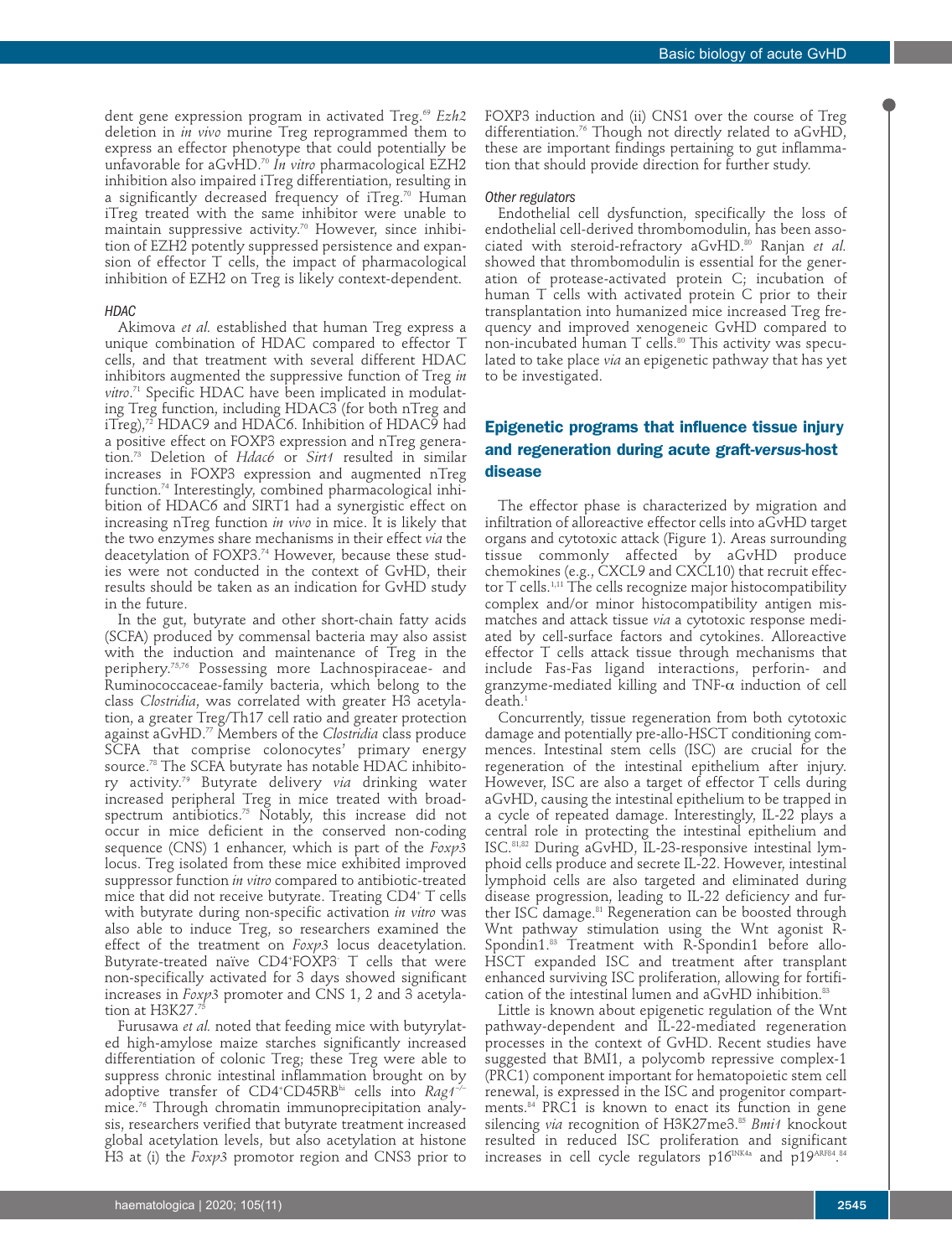BMI1 contributes to ISC self-renewal, which is co-regulated by the Wnt pathway and Notch. The interaction between BMI1 and the Wnt pathway in regulating stem cell self-renewal has been validated in a separate study.<sup>86</sup>

Yeste *et al.* noted that STAT3 regulates *Il22* promoter accessibility.87 When STAT3-deficient CD4+ T cells were activated in the presence of IL-21, which normally induces *Il22* transcription, IL-22 production was significantly decreased. STAT3-deficient cells also showed decreases in H3 and H4 acetylation, decreases in H3K4me3 and increases in H3K9me3 and H3K27me3 at the *Il22* promoter. This could involve a number of epigenetic regulators, including histone methyltransferases (e.g., G9A, SUV39H1, EZH2) and enzymes that modify histone acetylation.<sup>87</sup>

Recent studies have also implicated the microbiome in aGvHD development and exacerbation. The inflammatory conditions associated with aGvHD, as well as pre-transplant preparatory regimens, can harm commensal bacteria populations and compromise the normal functioning of gastrointestinal cells, which in turn result in more severe aGvHD.88-90 For instance, aGvHD inflammation was associated with a loss of SCFA-producing bacteria in the *Clostridiales* order in both humans and mice.<sup>89</sup> Mathewson *et al.* showed that the levels of the HDAC inhibitor butyrate in IEC were significantly decreased after exposure to allo-HSCT inflammation; this led to decreased histone H4 acetylation and decreased expression of the butyrate transporter and receptor, SLC5A8 and GPR43, respectively, in IEC.90 Increasing intragastric butyrate levels restored H4 acetylation, decreased GvHD severity and improved IEC junction integrity.<sup>90</sup> Butyrate treatment was also associated with significantly less IEC apoptosis; among other effects, treatment led to lower expression of pro-apoptotic proteins, higher expression of the anti-apoptotic protein BCL-2 and higher expression of junctional proteins occludin and JAM.90 The promoter regions of *Bcl220* (encoding BCL-2) and *Fllr* (encoding JAM) were noted to be directly associated with H4 acetylation.<sup>90</sup> Though the study did not discuss these changes' impact on recipient physiology, it is plausible that increased IEC junction integrity and decreased apoptosis prevented immune cell infiltration and PAMP/DAMP from escaping the gut, reducing the severity of the aGvHD. Deeper examination of this aspect of aGvHD biology

and its associated pathways is crucial because it represents a less commonly pursued paradigm in aGvHD treatment: fostering recovery of damaged tissues (Figure 1).<sup>91</sup>

# **Pharmacological modulation of acute graft-***versus***-host disease by targeting epigenetic pathways**

Development of epigenetic therapy is a particularly active area of cancer research because of such therapies' potential to selectively target chromatin-modifying enzyme-mediated disease mechanisms.<sup>16</sup> Epigenetic therapy may produce fewer adverse effects than conventional cytotoxic chemotherapies and may influence response to immunotherapy in various cancers. This logic applies to the search for drugs which modify epigenetic mechanisms controlling alloreactive T-cell responses to reduce aGvHD while preserving graft-*versus-*leukemia activity (Table 2).

#### *HDAC inhibitors*

In two clinical trials, patients receiving related and unrelated donor HSCT were treated with the pan-HDAC inhibitor vorinostat (SAHA) after myeloablative conditioning to determine the drug's efficacy at preventing aGvHD. Clinical trials showed a cumulative incidence of grade II-IV aGvHD of 22% by day 100.92,93 Correlative tests on vorinostat-treated patients' blood samples showed a significant reduction in IL-6.93 Overall, treatment with vorinostat was deemed a safe and efficacious strategy for preventing GvHD. Treatment with the pan-HDAC inhibitor panobinostat, in conjunction with corticosteroids, was also recently investigated for the mitigation of ongoing GvHD.<sup>94</sup> Treatment had an approximately 40% response rate, and these responses were noted across grades II and III GvHD in different organ systems. The results are inconclusive because the trial lacked sufficient power, but are nevertheless promising.<sup>94</sup>

#### *DNMT inhibitors*

Clinically, Aza and decitabine have been used in the context of allo-HSCT for the express purpose of reducing the disease burden before transplantation and as maintenance

| <b>Drug</b>       | <b>Main Conclusion</b>                                                                                                                                                                                                                               |
|-------------------|------------------------------------------------------------------------------------------------------------------------------------------------------------------------------------------------------------------------------------------------------|
| Vorinostat (SAHA) | HDAC inhibition with vorinostat in combination with standard prophylaxis resulted in reduced incidence<br>of severe a GyHD. Phase I/II trial. <sup>92</sup>                                                                                          |
|                   | HDAC inhibition with vorinostat was safe and efficacious in unrelated donor allo-HSCT patients receiving<br>myeloablative conditioning and methotrexate. Results showed a low cumulative incidence of severe aGvHD.<br>Phase II trial. <sup>93</sup> |
| Panobinostat      | HDAC inhibition with panobinostat in addition to glucocorticoids as primary therapy for aGvHD was deemed safe.<br>However, the study did not have sufficient power to address efficacy. Phase I/II trial. <sup>94</sup>                              |
| 5-Azacytidine     | DMNT inhibition by Aza after donor lymphocyte infusion as salvage therapy was well tolerated and no patients<br>developed grade III-IV aGvHD. Phase I trial. <sup>55</sup>                                                                           |
|                   | DMNT inhibition by Aza after allogenic stem cell transplantation increased circulating Treg in patients.<br>Phase I/II trials. <sup>96</sup>                                                                                                         |

Table 2. Selected clinical trials of epigenetic inhibitors in acute graft-*versus*-host disease.

SAHA: suberoylanilide hydroxamic acid; HDAC: histone deacetylase; aGVHD: acute graft-*versus*-host-disease; allo-HSCT: allogeneic hematopoietic stem cell transplantation; Aza: 5-azacytidine; DNMT: DNA methyltransferase; Treg: regulatory T cell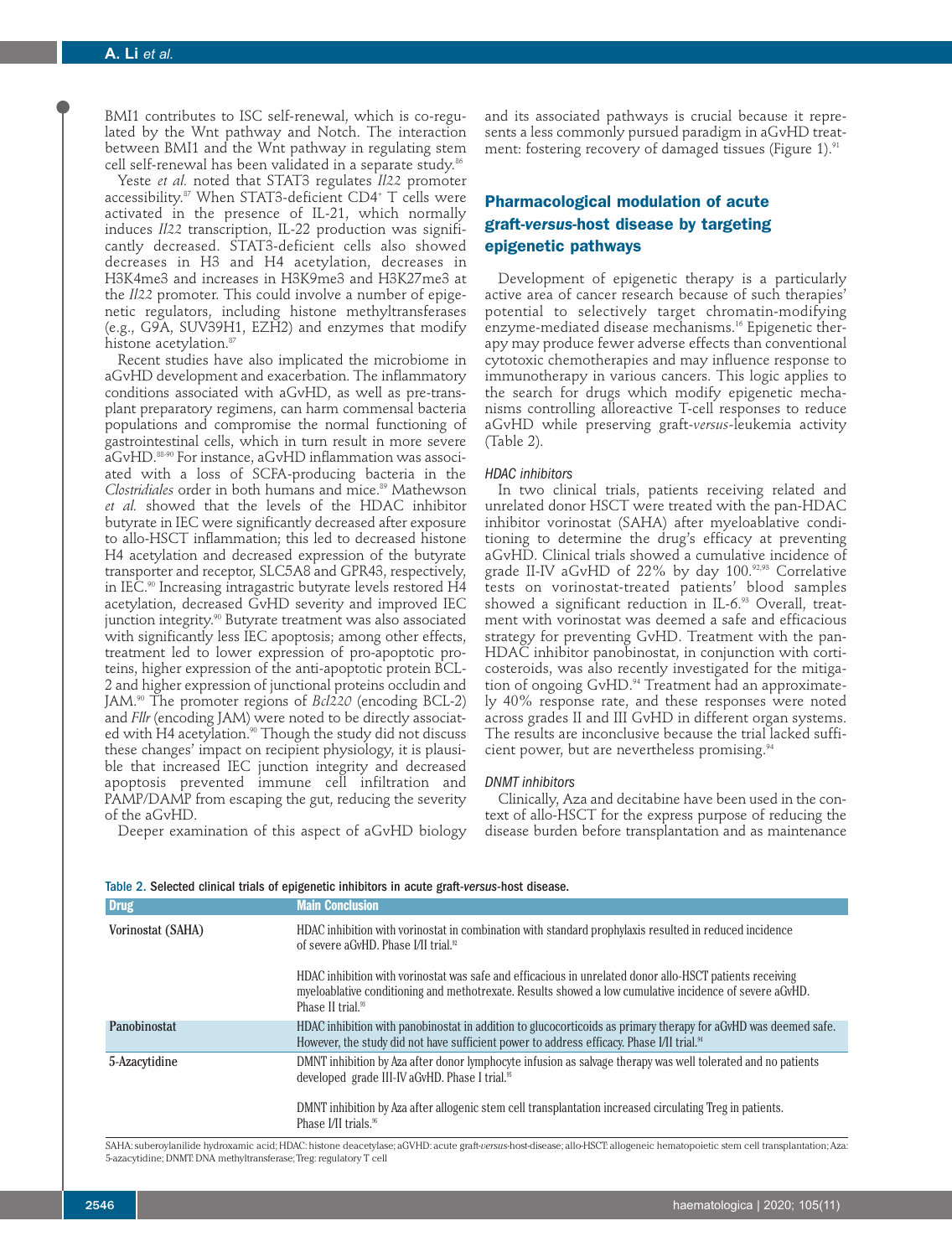and salvage therapy.<sup>99</sup> In studies using Aza or decitabine treatment in the setting of blood cancers or myelodysplastic syndromes to reduce disease burden before transplantation, there were no significant findings with regard to aGvHD.98,99 DNMT inhibitor treatment after allo-HSCT has typically been a component of salvage or maintenance therapy and has had some success in mitigating aGvHD. Ghobadi *et al.* treated patients with Aza after donor lymphocyte infusion; no patients developed severe aGvHD (III-IV) and there was no aGvHD-caused mortality.95 Similarly, Schroeder *et al.* provided Aza treatment alongside donor lymphocyte infusion upon patients' relapse and saw a 3.2-fold increase in Treg and a 1.9-fold increase in Treg frequency after four cycles of Aza treatment in patients who relapsed early after allo-HSCT.<sup>96</sup> Goodyear et *al.* found that although the incidence of aGvHD was lower in treatment groups than in control groups, Treg increases in post-transplant acute myeloid leukemia patients were only observed within the first 3 months of treatment.<sup>97</sup> These results suggest that early treatment may be required for a beneficial effect on aGvHD.

Because of its comparative success, it may be fruitful for future clinical trials to expand on the post-transplant, early HDAC inhibitor treatment paradigm. Of note, DNMT inhibitors were not typically used for aGvHD prevention, so patients often received other treatments (e.g., methotrexate) which were not standardized across studies.

### *EZH2 inhibitors*

*In vivo* administration of GSK126 failed to reduce aGvHD and did not affect the development of alloreactive effector  $T$  cells in preclinical studies.<sup>33</sup> This is in contrast to observations that EZH2 deficiency led to aGvHD blockade in various murine allo-HSCT models.<sup>28</sup> The mechanism of action of EZH2 in mediating aGvHD induction is therefore likely independent of its canonical target H3K27me3.<sup>33</sup> Notably, EZH2 protein depletion by DZNep led to arrest of ongoing GvHD in experimental  $mice$ <sup>30</sup> indicating that targeting EZH2 may lead to new strategies to treat ongoing GvHD.

An interaction between HSP90 and EZH2 has also been shown to be vital for the stability and function of EZH2.<sup>33</sup> A lack of HSP90 marks EZH2 for ubiquitination *via* the proteasome. Treatment of activated T cells with the HSP90 inhibitor AUY922 significantly decreased EZH2 protein levels while leaving histone methylation intact. HSP90 inhibitor treatment significantly decreased alloreactive Tcell responses and aGvHD in mice, affirming EZH2's involvement in aGvHD pathogenesis and the non-canonical hypothesis.<sup>33</sup>

The Food and Drug Administration has approved the EZH2 inhibitor tazemetostat specifically for the treatment of epithelioid sarcoma. We anticipate that this inhibitor may be used to target alloreactive memory T cells to reduce aGvHD in the future.

# **Future directions**

As the epigenetics of aGvHD biology is a young area of study, there is much room for further investigation, both in elucidating mechanisms surrounding the action of known enzymes and in exploring the roles of new regulators documented here and beyond. Nevertheless, enormous progress has been made through the identification of critical enzymes and mechanisms. Next steps will be to further map how their pathways intersect amid the multitude of cell types and interactions that comprise aGvHD. Some epigenetic regulators (e.g., EZH2 and HDAC6) have points of commonality in their mechanisms of action (*via* HSP90).19,33,37 Advances will illuminate these locations of confluence such that more effective, integrated therapies may be developed. Additionally, a single regulator (e.g., HDAC11) may have beneficial or detrimental effects at different stages of cell development; understanding these situations will be vital for treatment. Also bringing promise for epigenetic intervention are those aspects of aGvHD pathogenesis that are T-cellindependent, such as microbiome injury.

Different tissues, hematopoietic and non-hematopoietic, have distinct roles in mediating aGvHD immunopathology. Further investigation of the epigenetics surrounding the role of non-hematopoietic APC would likely be beneficial for the field. In addition, tissueintrinsic mechanisms that contribute to inhibition of aGvHD have been somewhat overlooked. These include those controlling tissue regeneration, 81-83 and those modulating tissue-resident APC, which are critical for local aGvHD induction.<sup>100</sup> Furthermore, aGvHD blocks peripheral tolerance of host-reactive T cells by elimination of lymph node fibroblastic reticular cells that induce T-cell tolerance in the gut. $101$  Thus, future studies should also investigate the epigenetic mechanisms that regulate tissue regeneration and regulation of the graft-*versus*-host reaction, as suggested by Reddy and colleagues.<sup>91</sup>

#### *Acknowledgments*

*This study was supported by grants from the NCI (CA172106-01, YZ), NHLBI (HL127351-01A1, YZ) and NIAID (AI143256-01A1, YZ).* 

#### **References**

- 1. Zeiser R, Blazar BR. Acute graft-versus-host disease - biologic process, prevention, and therapy. N Engl J Med. 2017;377(22):2167- 2179.
- 2. Koyama M, Kuns RD, Olver SD, et al. Recipient nonhematopoietic antigen-presenting cells are sufficient to induce lethal acute graft-versus-host disease. Nat Med. 2011;18(1):135-142.
- 3. Shlomchik WD, Couzens MS, Tang CB, et al. Prevention of graft versus host disease by inactivation of host antigen-presenting cells.

Science. 1999;285(5426):412-415.

- 4. Zhang Y, Louboutin JP, Zhu J, Rivera AJ, Emerson SG. Preterminal host dendritic cells in irradiated mice prime CD8+ T cell-mediated acute graft-versus-host disease. J Clin Invest. 2002;109(10):1335-1344.
- 5. Chung J, Ebens CL, Perkey E, et al. Fibroblastic niches prime T cell alloimmunity through Delta-like Notch ligands. J Clin Invest. 2017;127(4):1574-1588.
- 6. Koyama M, Mukhopadhyay P, Schuster IS, et al. MHC class II antigen presentation by the intestinal epithelium initiates graft-versus-host disease and is influenced by the microbiota. Immunity. 2019;51(5):885-

898.e7.

- 7. Wu CJ, Ritz J. Induction of tumor immunity following allogeneic stem cell transplantation. Adv Immunol. 2006;90:133-173.
- 8. Zhang Y, Joe G, Hexner E, Zhu J, Emerson SG. Host-reactive CD8+ memory stem cells in graft-versus-host disease. Nat Med. 2005;11(12):1299-1305.
- 9. Zhang Y, Joe G, Hexner E, Zhu J, Emerson SG. Alloreactive memory T cells are responsible for the persistence of graft-versus-host disease. J Immunol. 2005;174(5):3051-3058.
- 10. Kaech SM, Wherry EJ, Ahmed R. Effector and memory T-cell differentiation: implications for vaccine development. Nat Rev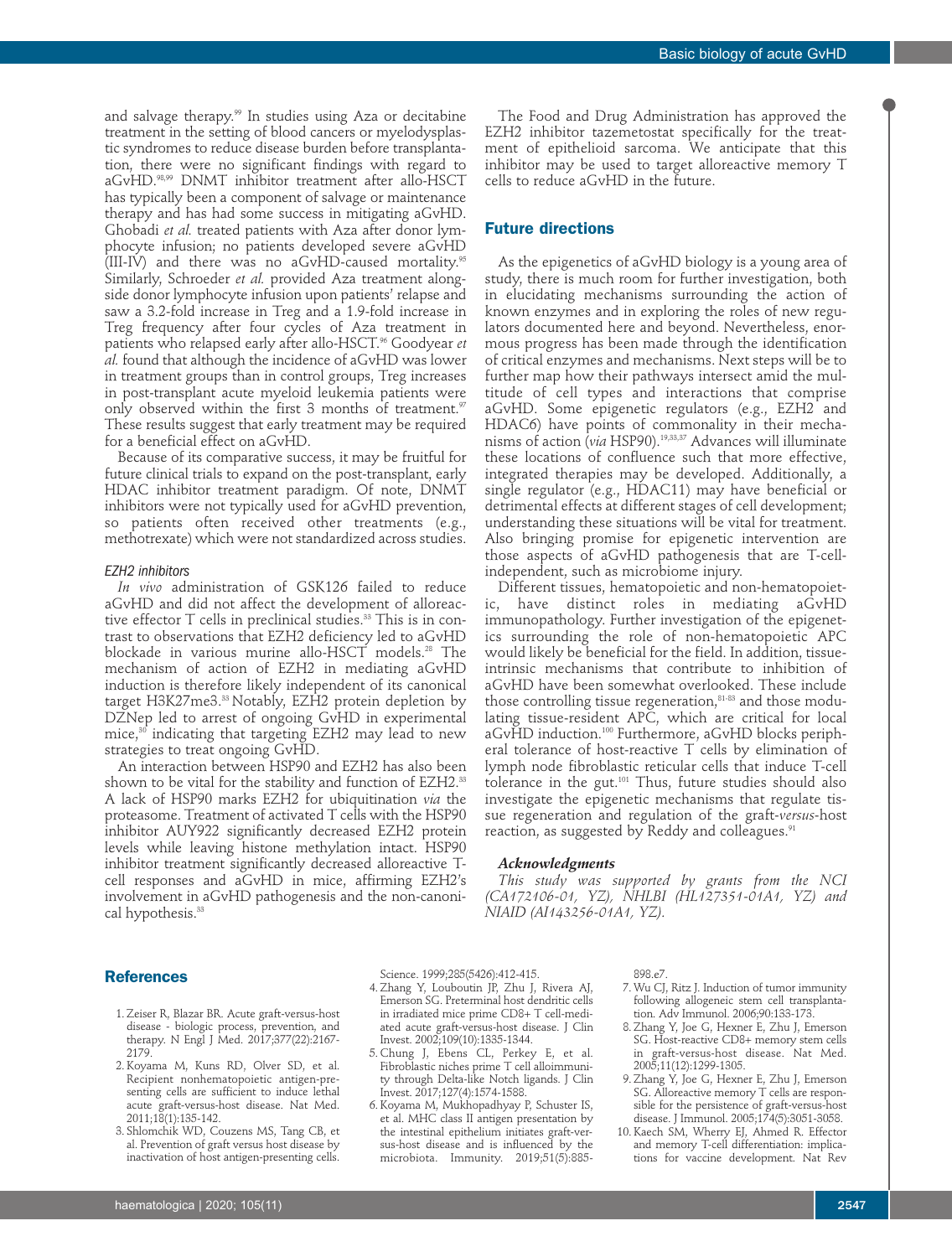Immunol. 2002;2(4):251-262.

- 11. Reshef R, Luger SM, Hexner EO, et al. Blockade of lymphocyte chemotaxis in visceral graft-versus-host disease. N Engl J Med. 2012;367(2):135-145.
- 12. Palucka K, Banchereau J. Dendritic-cellbased therapeutic cancer Immunity. 2013;39(1):38-48.
- 13. Sandy AR, Chung J, Toubai T, et al. T cellspecific notch inhibition blocks graft-versushost disease by inducing a hyporesponsive program in alloreactive CD4+ and CD8+ T cells. J Immunol. 2013;190(11):5818-5828.
- 14. Amsen D, Antov A, Flavell RA. The different faces of Notch in T-helper-cell differentiation. Nat Rev Immunol. 2009;9(2):116-124.
- 15. Tran IT, Sandy AR, Carulli AJ, et al. Blockade of individual Notch ligands and receptors controls graft-versus-host disease. J Clin Invest. 2013;123(4):1590-1604.
- 16. Baylin SB, Jones PA. Epigenetic Determi nants of Cancer. Cold Spring Harb Perspect Biol. 2016;8(9):a019505.
- 17. Jones SC, Murphy GF, Friedman TM, Korngold R. Importance of minor histocompatibility antigen expression by nonhematopoietic tissues in a CD4+ T cellmediated graft-versus-host disease model. J Clin Invest. 2003;112(12):1880-1886.
- 18. Villagra A, Cheng F, Wang HW, et al. The histone deacetylase HDAC11 regulates the expression of interleukin 10 and immune tolerance. Nat Immunol. 2009;10 (1):92-100.
- 19. Cheng F, Lienlaf M, Wang HW, et al. A novel role for histone deacetylase 6 in the regulation of the tolerogenic STAT3/IL-10 pathway in APCs. J Immunol. 2014;193(6):2850- 2862.
- 20. Reddy P, Sun Y, Toubai T, et al. Histone deacetylase indoleamine 2,3-dioxygenase-dependent DC functions and regulates experimental graft-versus-host disease in mice. J Clin Invest. 2008;118(7):2562-2573.
- 21. Ni X, Song Q, Cassady K, et al. PD-L1 interacts with CD80 to regulate graft-versusleukemia activity of donor CD8+ T cells. J Clin Invest. 2017;127(5):1960-1977.
- 22. Lee DY, Hayes JJ, Pruss D, Wolffe AP. A positive role for histone acetylation in transcription factor access to nucleosomal DNA. Cell. 1993;72(1):73-84.
- 23. Reddy P, Maeda Y, Hotary K, et al. Histone deacetylase inhibitor suberoylanilide hydroxamic acid reduces acute graft-versushost disease and preserves graft-versusleukemia effect. Proc Natl Acad Sci U S A. 2004;101(11):3921-3926.
- 24. Margueron R, Reinberg D. The Polycomb complex PRC2 and its mark in life. Nature. 2011;469(7330):343-349.
- 25. Jacob E, Hod-Dvorai R, Ben-Mordechai OL, Boyko Y, Avni O. Dual function of polycomb group proteins in differentiated murine T helper (CD4+) cells. J Mol Signal. 2011;6:5.
- 26. Kamminga LM, Bystrykh LV, de Boer A, et al. The Polycomb group gene Ezh2 prevents hematopoietic stem cell exhaustion. Blood. 2006;107(5):2170-2179.
- 27. Tong Q, He S, Xie F, et al. Ezh2 Regulates transcriptional and posttranslational expression of T-bet and promotes Th1 cell responses mediating aplastic anemia in mice. J Immunol. 2014;192(11):5012-5022.
- 28. He S, Xie F, Liu Y, et al. The histone methyltransferase Ezh2 is a crucial epigenetic regulator of allogeneic T cell responses mediating graft-versus-host disease. Blood. 2013;122 (25):4119-4128.
- 29. Kato K, Cui S, Kuick R, et al. Identification of stem cell transcriptional programs normally expressed in embryonic and neural stem cells in alloreactive CD8+ T cells mediating graft-versus-host disease. Biol Blood Marrow Transplant. 2010;16(6):751- 771.
- 30. He S, Wang J, Kato K, et al. Inhibition of histone methylation arrests ongoing graft-versus-host disease in mice by selectively inducing apoptosis of alloreactive effector T cells. Blood. 2012;119(5):1274-1282.
- 31. Tumes DJ, Onodera A, Suzuki A, et al. The polycomb protein Ezh2 regulates differentiation and plasticity of  $CD\tilde{4}(+)$  T helper type 1 and type 2 cells. Immunity. 2013;39(5): 819-832.
- 32. He S, Liu Y, Meng L, et al. Ezh2 phosphorylation state determines its capacity to maintain CD8(+) T memory precursors for antitumor immunity. Nat Commun. 2017;8(1): 2125.
- 33. Huang Q, He S, Tian Y, et al. Hsp90 inhibition destabilizes Ezh2 protein in alloreactive T cells and reduces graft-versus-host disease in mice. Blood. 2017;129(20):2737-2748.
- 34. Li N, Zhao D, Kirschbaum M, et al. HDAC inhibitor reduces cytokine storm and facilitates induction of chimerism that reverses lupus in anti-CD3 conditioning regimen. Proc Natl Acad Sci U S A. 2008;105(12): 4796-4801.
- 35. Grausenburger R, Bilic I, Boucheron N, et al. Conditional deletion of histone deacetylase 1 in T cells leads to enhanced airway inflammation and increased Th2 cytokine production. J Immunol. 2010;185(6):3489-3497.
- 36. Woods DM, Woan KV, Cheng F, et al. T cells lacking HDAC11 have increased effector functions and mediate enhanced alloreactivity in a murine model. Blood. 2017;130(2): 146-155.
- 37. de Zoeten EF, Wang L, Butler K, et al. Histone deacetylase 6 and heat shock protein 90 control the functions of Foxp3 $(\dot{+})$  Tregulatory cells. Mol Cell Biol. 2011;31(10): 2066-2078.
- 38. Tsuji G, Okiyama N, Villarroel VA, Katz SI. Histone deacetylase 6 inhibition impairs effector CD8 T-cell functions during skin inflammation. J Allergy Clin Immunol. 2015;135(5):1228-1239.
- 39. Hirschey MD, Shimazu T, Goetzman E, et al. SIRT3 regulates mitochondrial fatty-acid oxidation by reversible enzyme deacetylation. Nature. 2010;464(7285):121-125.
- 40. Toubai T, Tamaki H, Peltier DC, et al. Mitochondrial deacetylase SIRT3 plays an important role in donor T cell responses after experimental allogeneic hematopoietic Transplantation. J Immunol. 2018;201(11): 3443-3455.
- 41. Bestor TH. The DNA methyltransferases of mammals. Hum Mol Genet. 2000;9(16): 2395-2402.
- 42. Sanchez-Abarca LI, Gutierrez-Cosio S, Santamaria C, et al. Immunomodulatory effect of 5-azacytidine (5-azaC): potential role in the transplantation setting. Blood. 2010;115(1):107-121.
- 43. Ehx G, Fransolet G, de Leval L, et al. Azacytidine prevents experimental xenogeneic graft-versus-host disease without abrogating graft-versus-leukemia effects. Oncoimmunology. 2017;6(5):e1314425.
- 44. Youngblood B, Hale JS, Kissick HT, et al. Effector CD8 T cells dedifferentiate into long-lived memory cells. Nature. 2017;552 (7685):404-409.
- 45. Anderson BE, McNiff J, Yan J, et al. Memory CD4+ T cells do not induce graft-versus-

host disease. J Clin Invest. 2003;112(1):101- 108.

- 46. Masopust D, Kaech SM, Wherry EJ, Ahmed R. The role of programming in memory Tcell development. Curr Opin Immunol. 2004;16(2):217-225.
- 47. Wu Z, Bensinger SJ, Zhang J, et al. Homeostatic proliferation is a barrier to transplantation tolerance. Nat Med. 2004;10(1):87-92.
- 48. Maltzman JS, Turka LA. T-cell costimulatory blockade in organ transplantation. Cold Spring Harbor Perspect Med. 2013;3(12):  $a\dot{0}15537$ .
- 49. Pace L, Goudot C, Zueva E, et al. The epigenetic control of stemness in CD8(+) T cell fate commitment. Science. 2018;359(6372): 177-186.
- 50. Yamashita M, Hirahara K, Shinnakasu R, et al. Crucial role of MLL for the maintenance of memory T helper type 2 cell responses. Immunity. 2006;24(5):611-622.
- 51. Webb LM, Amici SA, Jablonski KA, et al. PRMT5-selective inhibitors suppress inflammatory T cell responses and experimental autoimmune encephalomyelitis. J Immunol. 2017;198(4):1439-1451.
- 52. Negrin RS. Graft-versus-host disease versus graft-versus-leukemia. Hematology. 2015; 2015(1):225-230.
- 53. Ohkura N, Hamaguchi M, Morikawa H, et al. T cell receptor stimulation-induced epigenetic changes and Foxp3 expression are independent and complementary events required for Treg cell development. Immunity. 2012;37(5):785-799.
- 54. Workman CJ, Szymczak-Workman AL, Collison LW, Pillai MR, Vignali DA. The development and function of regulatory T cells. Cell Mol Life Sci. 2009;66(16):2603- 2622.
- 55. Cohen JL, Trenado A, Vasey D, Klatzmann<br>D, Salomon BL. CD4(+)CD25(+)  $\text{CD4}(+) \text{CD25}(+)$ immunoregulatory T cells: new therapeutics for graft-versus-host disease. J Exp Med. 2002;196(3):401-406.
- 56. Di Ianni M, Falzetti F, Carotti A, et al. Tregs prevent GVHD and promote immune reconstitution in HLA-haploidentical transplantation. Blood. 2011;117(14):3921-3928.
- 57. Taylor PA, Lees CJ, Blazar BR. The infusion of ex vivo activated and expanded CD4(+)CD25(+) immune regulatory cells inhibits graft-versus-host disease lethality. Blood. 2002;99(10):3493-3499.
- 58. Hippen KL, Merkel SC, Schirm DK, et al. Generation and large-scale expansion of human inducible regulatory T cells that suppress graft-versus-host disease. Am J Transplant. 2011;11(6):1148-1157.
- 59. Li J, Heinrichs J, Haarberg K, et al. HY-Specific induced regulatory T cells display high specificity and efficacy in the prevention of acute graft-versus-host disease. J Immunol. 2015;195(2):717-725.
- 60. Tang Q, Henriksen KJ, Bi M, et al. In vitroexpanded antigen-specific regulatory T cells suppress autoimmune diabetes. J Exp Med. 2004;199(11):1455-1465.
- 61. Zhou X, Bailey-Bucktrout SL, Jeker LT, et al. Instability of the transcription factor Foxp3 leads to the generation of pathogenic memory T cells in vivo. Nat Immunol. 2009;10(9):1000-1007.
- 62. Koenecke C, Czeloth N, Bubke A, et al. Alloantigen-specific de novo-induced Foxp3+ Treg revert in vivo and do not protect from experimental GVHD. Eur J Immunol. 2009;39(11):3091-3096.
- 63. Beres A, Komorowski R, Mihara M, Drobyski WR. Instability of Foxp3 expres-